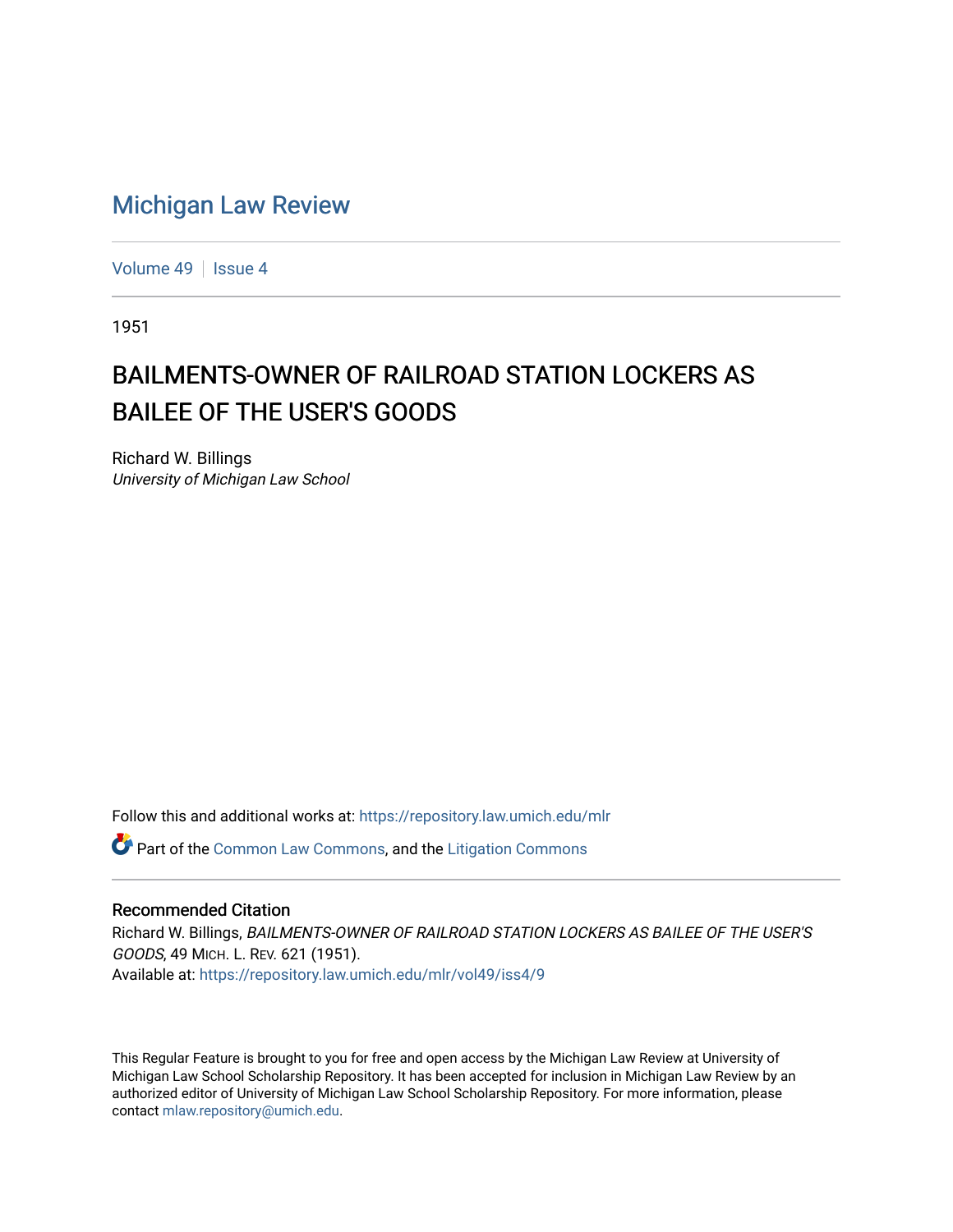## RECENT DECISIONS

BAILMENTS-OWNER OF RAILROAD STATION LOCKERS AS BAILEE OF THE USER's Goons-Action was brought by the plaintiffs for the loss of a package of costume jewelry placed in a locker owned by the defendant company. The locker was of the type commonly found in railroad stations; one desiring to use it merely places his goods in the locker, inserts a coin, removes the key and retains it in his possession. Although the defendant kept a master key and reserved the right to remove any article which remained in the locker longer than the 24-hour rental period, it exercised no other control. On the other hand, the user had access to the locker and its contents at any time during the 24-hour period simply by using the key. Plaintiffs contended that there was a breach of a common law bailment on the part of the defendant and liability by the establishment of a prima facia case of negligence resulting from the failure to return the goods. *Held*, no liability. *Marsh v. American Locker Co.*, (N.J. 1950) 72. A. (2d) 343.

In the eyes of the New Jersey court, a decision involving the existence of a bailment pivots upon the element of possession. The controversy<sup>1</sup> among courts and legal writers concerning the need for a contractual relationship in the bailment is passed over in favor of an analysis based squarely on the grounds of possession.<sup>2</sup>Although the concept of possession is an elusive one, it is generally agreed that there must be a union of physical control and a manifested intention to exercise control over the thing possessed.<sup>3</sup> Upon the facts of the case, the court found that the user of the locker remained in primary physical control without intent to relinquish his exclusive control and dominion to the owner of the locker and that there was no intention upon the part of the owner to take control of goods placed in the locker until after the 24-hour period.<sup>4</sup> There then could be no surrender of possession upon which to predicate a bailor-bailee relationship. In reaching this decision, it is interesting and somewhat ironic to note that the court relies upon a case which decides that a bailment exists in the analogous relationship between the user and owner of a safety deposit box.<sup>5</sup> In order to find a bailment in this relationship, the court seems willing to admit that the owner of the box is in possession of the contents of the box. As critics

<sup>1</sup> Brown, Personal Property §73 (1936); Goddard, Bailments and Carriers, 2d ed., §52 (1928); 3 WILLISTON, CoNTRACTS §1946 (1927).

<sup>2</sup>The elements of contract do exist here.

3 BROWN, PERSONAL PnoPERTY §74 (1936).

<sup>4</sup>What would have been the result had the goods remained in the locker longer than 24 hours? A recent case held that at the expiration of the period agreed upon for the duration of the bailment, there would be a constructive redelivery to the bailor. Trammelleo v. Solomon, (R.I. 1949) 66 A. (2d) 101. In the principal case there might have been a constructive delivery to the bailee at the agreed time.

ti Lockwood v. Manhattan Storage and Warehouse Company, 28 App. Div. 68, 50 **N.Y.S.** 974 (1898). The Lockwood case is the leading decision on the point and states the most widely accepted position on the matter, according to BROWN, PERSONAL PROPERTY §74 (1936).